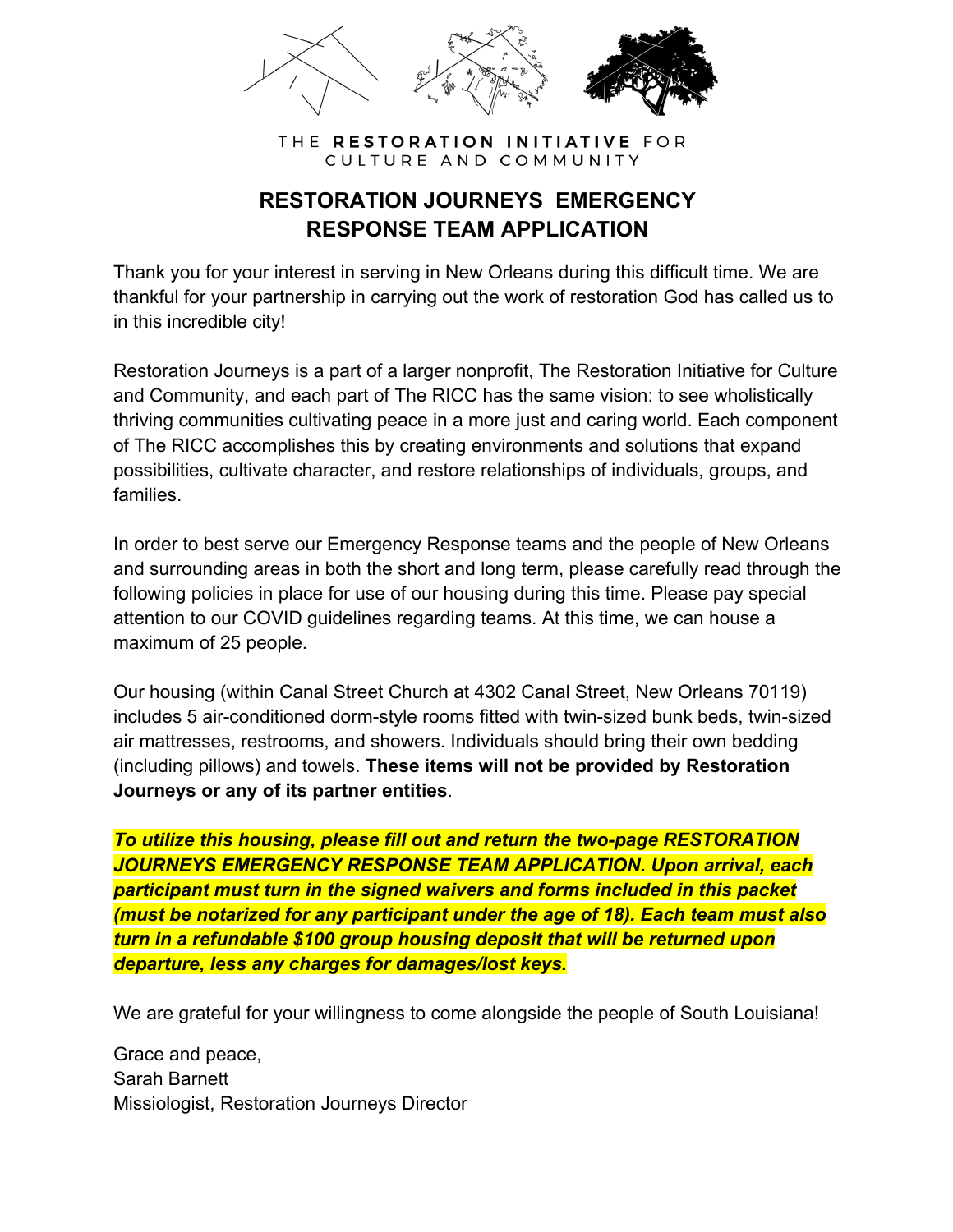

#### THE RESTORATION INITIATIVE FOR CULTURE AND COMMUNITY

## **RESTORATION JOURNEYS EMERGENCY RESPONSE TEAM APPLICATION**

Please complete and return to: sarah@thericc.org or mail to P.O. Box 791284, New Orleans LA 70119

|         | Church/Group Name: The Church of The Church of The Church of The Church of The Church of The Church of The Church of The Church of The Church of The Church of The Church of The Church of The Church of The Church of The Chu |        |                             |   |                    |        |                                                                                                                      |
|---------|--------------------------------------------------------------------------------------------------------------------------------------------------------------------------------------------------------------------------------|--------|-----------------------------|---|--------------------|--------|----------------------------------------------------------------------------------------------------------------------|
|         | <b>Church/Group Mailing Address:</b>                                                                                                                                                                                           |        |                             |   |                    |        |                                                                                                                      |
|         |                                                                                                                                                                                                                                | State: |                             |   |                    |        |                                                                                                                      |
|         |                                                                                                                                                                                                                                |        |                             |   |                    |        | Position: _________________________                                                                                  |
|         |                                                                                                                                                                                                                                |        | E-Mail:                     |   |                    |        | <u> 2000 - 2000 - 2000 - 2000 - 2000 - 2000 - 2000 - 2000 - 2000 - 2000 - 2000 - 2000 - 2000 - 2000 - 2000 - 200</u> |
|         |                                                                                                                                                                                                                                |        |                             |   |                    |        |                                                                                                                      |
|         |                                                                                                                                                                                                                                |        |                             |   |                    |        |                                                                                                                      |
|         | Approximate Number of Participants: ___________ (MAXIMUM OF 25 PEOPLE ALLOWED)                                                                                                                                                 |        |                             |   |                    |        |                                                                                                                      |
|         | Group Type (Check):                                                                                                                                                                                                            |        |                             |   |                    |        |                                                                                                                      |
|         | <del>El Youth Group (Jr High upon approval)</del>                                                                                                                                                                              |        |                             |   | College Group      |        |                                                                                                                      |
|         | Youth Group (High School)<br>❏                                                                                                                                                                                                 |        |                             | ப | <b>Adult Group</b> |        |                                                                                                                      |
|         |                                                                                                                                                                                                                                |        |                             |   |                    |        |                                                                                                                      |
|         | Have you been to Restoration Journey before? (Circle) No Yes If yes, when?                                                                                                                                                     |        |                             |   |                    |        |                                                                                                                      |
|         | How did you hear about us? (Check)                                                                                                                                                                                             |        |                             |   |                    |        |                                                                                                                      |
| ப       | <b>Restoration Initiative Website</b>                                                                                                                                                                                          | ப      | Conference: _______________ |   |                    | $\Box$ | Word of Mouth                                                                                                        |
| $\perp$ | Restoration Initiative Email                                                                                                                                                                                                   | $\Box$ | Denomination Meeting:       |   |                    | ❏      | Other (Please explain)                                                                                               |
| ◘       | <b>Brochure</b>                                                                                                                                                                                                                |        |                             |   |                    |        |                                                                                                                      |

We have provided a checklist to assist you in the application process. Mark the boxes as each is completed.

- □ I have read and understand this packet.
- □ I have confirmed the dates to attend Restoration Journeys New Orleans.
- □ I have listed an approximate number of participants that will attend.

I have fully read the registration packet and completed the registration forms. I agree to the terms of the Restoration Journeys Policies and COVID Guidelines. I understand that a Restoration Journeys experience will require both physical and spiritual preparation. I understand the urgency to fulfill our ministry assignment. I also understand the need for flexibility in our assignments, as they may need to be adapted at any time.

 $\_$  , and the set of the set of the set of the set of the set of the set of the set of the set of the set of the set of the set of the set of the set of the set of the set of the set of the set of the set of the set of th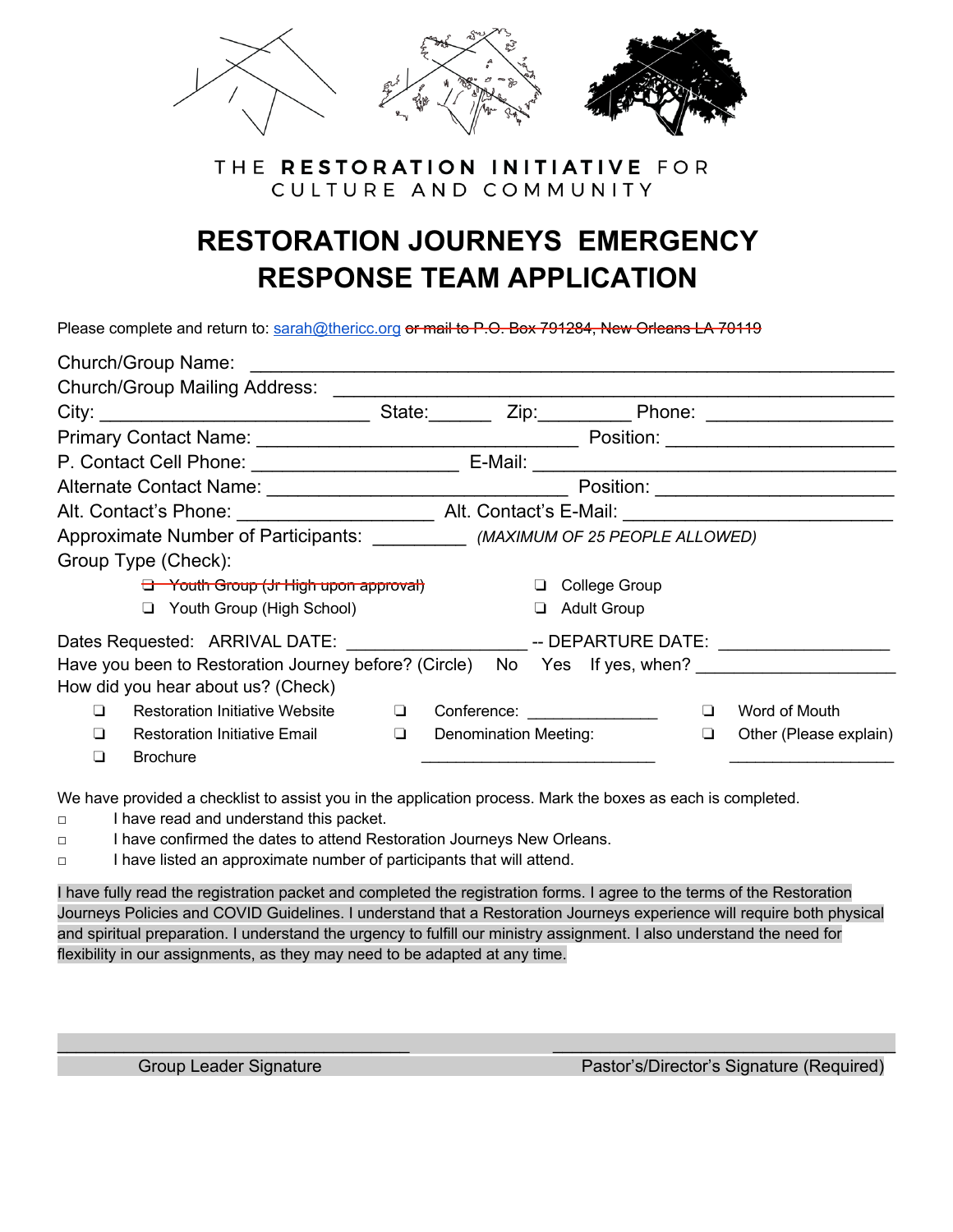| Have you or any members of your group previously participated in a missions project? _____ Yes _____ No<br>,我们也不能在这里的时候,我们也不能在这里的时候,我们也不能不能不能不能不能不能不能不能不能不能不能不能不能不能不能。""我们,我们也不能不能不能不能不能不能不能   |  |
|------------------------------------------------------------------------------------------------------------------------------------------------------------------------------------------------|--|
| ,我们也不会有什么。""我们的人,我们也不会有什么?""我们的人,我们也不会有什么?""我们的人,我们也不会有什么?""我们的人,我们也不会有什么?""我们的人<br>Have you personally led a mission trip? ______ Yes ______ No If yes, where & when? _______________________ |  |
| ,我们也不能在这里的时候,我们也不能在这里的时候,我们也不能会不能会不能会不能会不能会不能会不能会不能会不能会不能会。""我们的是,我们也不能会不能会不能会不能<br>,我们也不能在这里的时候,我们也不能在这里的时候,我们也不能不能不能不能不能不能不能不能不能不能不能不能不能不能。""我们,我们也不能不能不能不能不能不能不能不能                          |  |
| ,我们也不能在这里的时候,我们也不能在这里的时候,我们也不能不能不能不能不能不能不能不能不能不能不能不能不能不能不能。""我们的是,我们也不能不能不能不能不能不能                                                                                                              |  |
| What is urban missions and how do you feel your group will respond to the urban setting? ________________<br>,我们也不会有什么。""我们的人,我们也不会有什么?""我们的人,我们也不会有什么?""我们的人,我们也不会有什么?""我们的人,我们也不会有什么?""我们的人  |  |
| <u>,这就是一个人的人,我们就是一个人的人,我们就是一个人的人,我们就是一个人的人,我们就是一个人的人,我们就是一个人的人,我们就是一个人的人,我们就是</u><br>Are there any adult leaders in your group who are licensed contractors? The Message Mo                    |  |
|                                                                                                                                                                                                |  |
|                                                                                                                                                                                                |  |
|                                                                                                                                                                                                |  |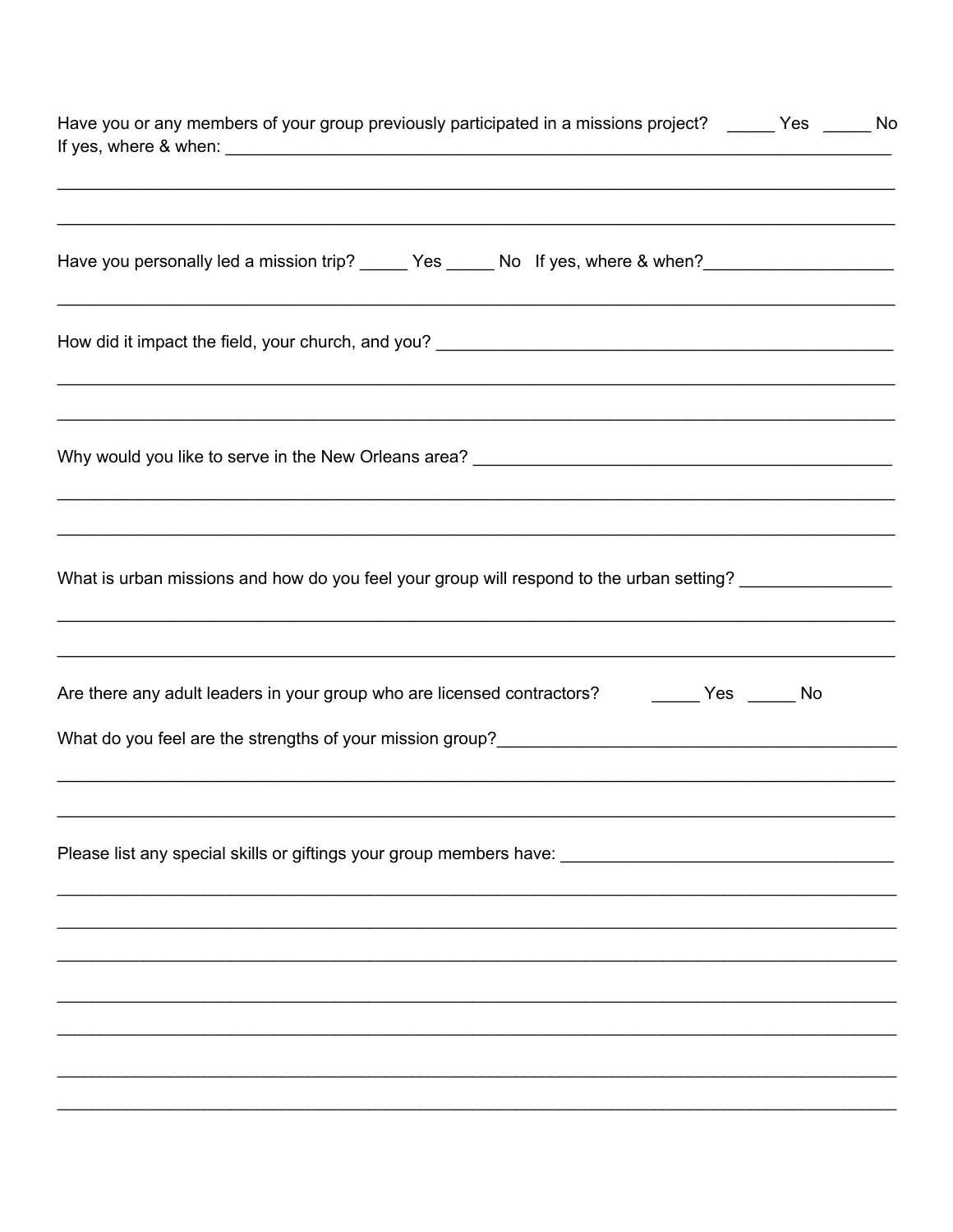#### **RESTORATION JOURNEYS WAIVER AND COVID GUIDELINES**

I hereby agree to the following provisions: (a) waiving all liability as against The Restoration Initiative for Culture and Community (RICC), its officers and directors, and all employees, volunteers, agents, and departments of The RICC, including but not limited to RICC, Restoration Journeys (RJ), and Mosaic Community Churches (MCC).

1. I have applied for and been accepted by RICC to participate as a volunteer in a Restoration Journeys trip in partnership with The RICC.

2. I represent to RICC that I have undertaken all necessary preparations in order to participate in the RJ, including any physical examination or medical assessment that I deem necessary and obtaining all immunizations that are required or that I desire. I further represent to RICC that I am healthy, in good physical condition, and able to undertake this RJ safely.

3. I have been informed and acknowledge that this RJ may involve substantial risks to my health and safety as well as the safety of my property and personal belongings. These risks include, but are not limited to, risks inherent to international travel such as accident, delay, diversion, lost or stolen luggage and personal belongings. These risks also include, but are not limited to, such things as illness, injury, animal attack, severe weather, civil or political unrest, war, criminal activity and terrorism.

4. I UNDERSTAND THAT NEITHER RICC, RJ, MCC NOR THEIR PARTNERS HAS ANY INSURANCE THAT WOULD COVER ANY INJURIES OR LOSSES THAT MIGHT RESULT FROM MY PARTICIPATION IN THIS RJ.

5. I hereby agree to waive and hold The RICC, RJ, AND MCC Ministries and Personnel absolutely harmless from any liability or legal responsibility of any kind whatsoever under the laws of the United States of America, the laws of the State of Louisiana or any other State, or the laws of any other country that may be alleged to apply, for any and all injury or loss that I sustain by way of bodily injury, illness, death, loss of property or otherwise that occurs during or in connection with this RJ from all risks that arise therefrom, including, but not limited to, those risks specifically mentioned herein. I understand that by signing this agreement that I will not be able to recover any monetary compensation whatsoever from RICC AND MCC Ministries and Personnel by way of suit or settlement for injuries or losses that are described herein. I also agree that, in the event any claim, suit or other proceeding is brought against RICC, RJ, AND MCC Ministries and Personnel seeking to recover damages for any such injuries, I will indemnify and hold The RICC, RJ, AND MCC absolutely harmless for all costs and expenses incurred in defense of such a suit.

6. I hereby agree to indemnify and hold The RICC, RJ, and MCC Ministries and Personnel absolutely harmless from any liability or loss whatsoever arising out of my participation in this RJ, including any actions on my part which are alleged to create a liability to any third person, including other participants in the RJ.

7. I understand that as a participant of the RJ program, I/my child may be photographed or videotaped during normal RJ activities, and I give my permission for RJ or any of its agencies to use pictures, videos, or audio obtained during the mission experience in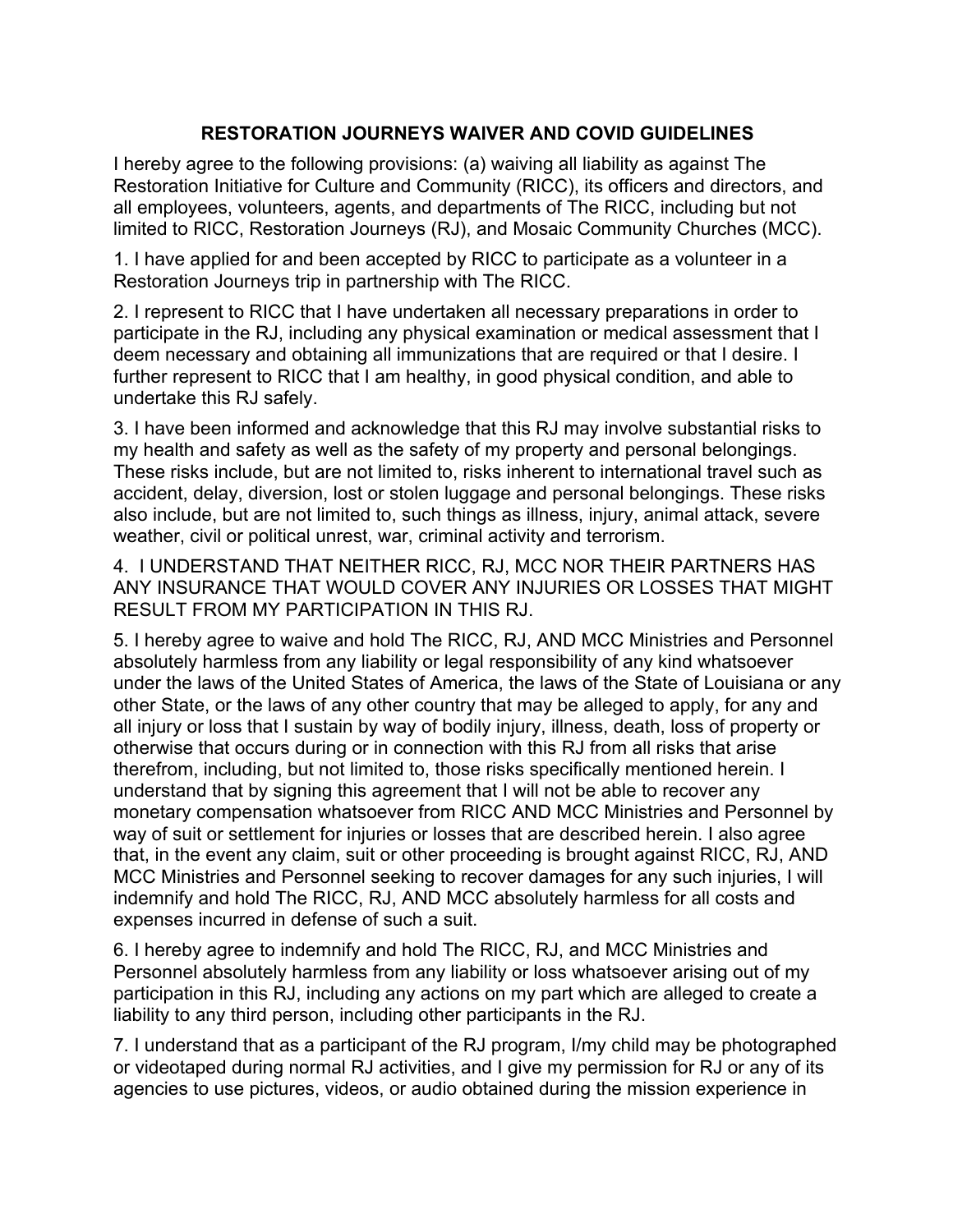promotional or other materials as deemed necessary. Check here to revoke that permission: I revoke my permission

8. In regards to COVID-19, by signing below, you acknowledge the following:

- I have been informed of and read all pertinent guidelines provided by Restoration Journeys (see attached documents).
- I affirm that no one in my household has had any known symptoms of COVID-19 in the past 14 days.
- I affirm that, to my knowledge, no one in my household has been exposed to any person with COVID-19 in the past 14 days.
- I agree to immediately inform the trip leader if anyone in my household is exposed to or exhibits any symptoms of COVID-19.
- I will strictly adhere to the COVID-19 safety guidelines of the CDC, LDH and Restoration Journeys.
- I will take all necessary precautions for myself and anyone living in my household to protect against COVID-19.
- I acknowledge that Restoration Journeys is not responsible to provide financial or physical assistance if quarantining is required while on the trip.
- I understand that should I exhibit symptoms of COVID-19 while on the trip, I must leave the Restoration Journeys facility and quarantine until receiving a negative result of a COVID test.
- I acknowledge that, by its nature, COVID-19 may be passed from one person to another despite extensive sanitation efforts.

I acknowledge I have been informed of the above (initials)

I decline to be informed and acknowledge the above (initials)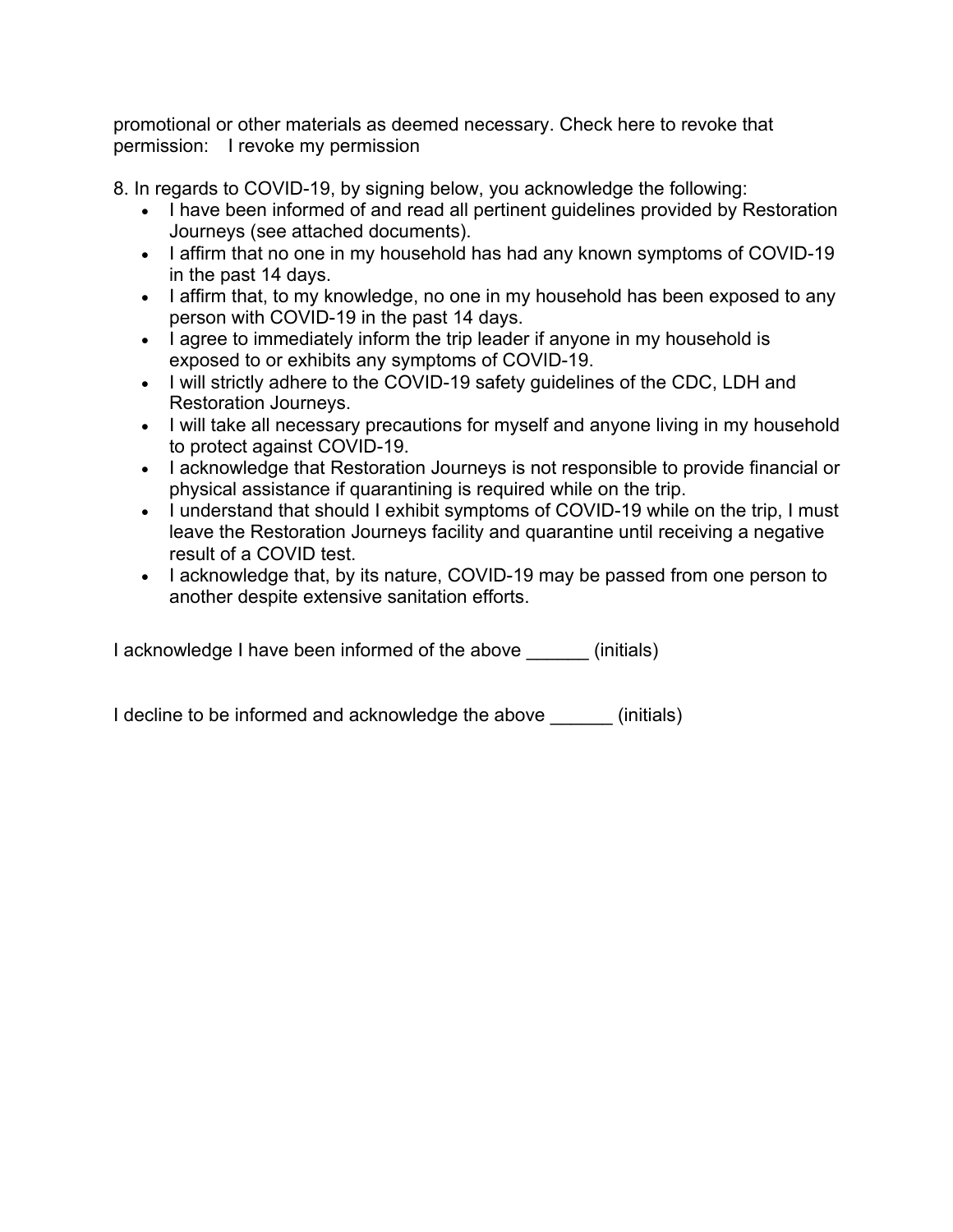#### **Restoration Journeys Covid Guidelines**

The Restoration Journeys staff will abide by the policies of local, state, and federal authorities in regards to standards and regulations for our trip participants. The Restoration Journeys staff will do the following:

- Train our staff on necessary preventative health and safety protocols, as well as a plan for handling symptoms or exposure identified within a team.
- Perform daily health screenings and temperature checks on staff members, requiring anyone not feeling well to seek medical attention and be quarantined, if becoming ill.
- Provide necessary supplies for common/shared spaces including but not limited to hand sanitizer, disinfectant wipes, disinfectant cleaner, extra face masks, etc.
- Perform routine cleaning on a daily basis, in addition to those services provided by our location contacts to all meeting spaces and all equipment and supplies used.
- Make adjustments to our schedule and programming in an effort to ensure a safe and healthy trip environment. We are also evaluating all areas of programming to make sure activities are appropriately social distanced, without contact and using single use or easily sanitized items.

At a minimum, we will ask all trip participants (students/leaders/chaperones) to abide by the following guidelines:

- Pass a simple questionnaire and temperature check before leaving for the Restoration Journeys experience, upon arriving at the Restoration Journeys facilities, and on a daily basis during the trip.
- If a trip participant exhibits any of the following symptoms, they must immediately quarantine away from the Restoration Journeys facility and cannot rejoin their team until receiving a negative Covid test result:
	- o Temperature of 100.4 degrees F or greater
	- o Shortness of breath
	- o Lost of taste and/or smell
	- o Excessive cough
	- o Nausea
	- o Diarrhea
- While attending the Restoration Journeys experience, maintain social distancing (at least 6') from other individuals whenever possible.
- Each participant must have an appropriate face covering with them at all times, should the need for one arise. Restoration Journeys will not provide face coverings but will have them available for purchase on site. If you are medically exempt from wearing a mask, we ask that you wear a face shield or similar approved face covering. We also recommend that you carry proof of that medical exemption while on the trip.
- Be respectful and intentional about protecting your own health and that of others.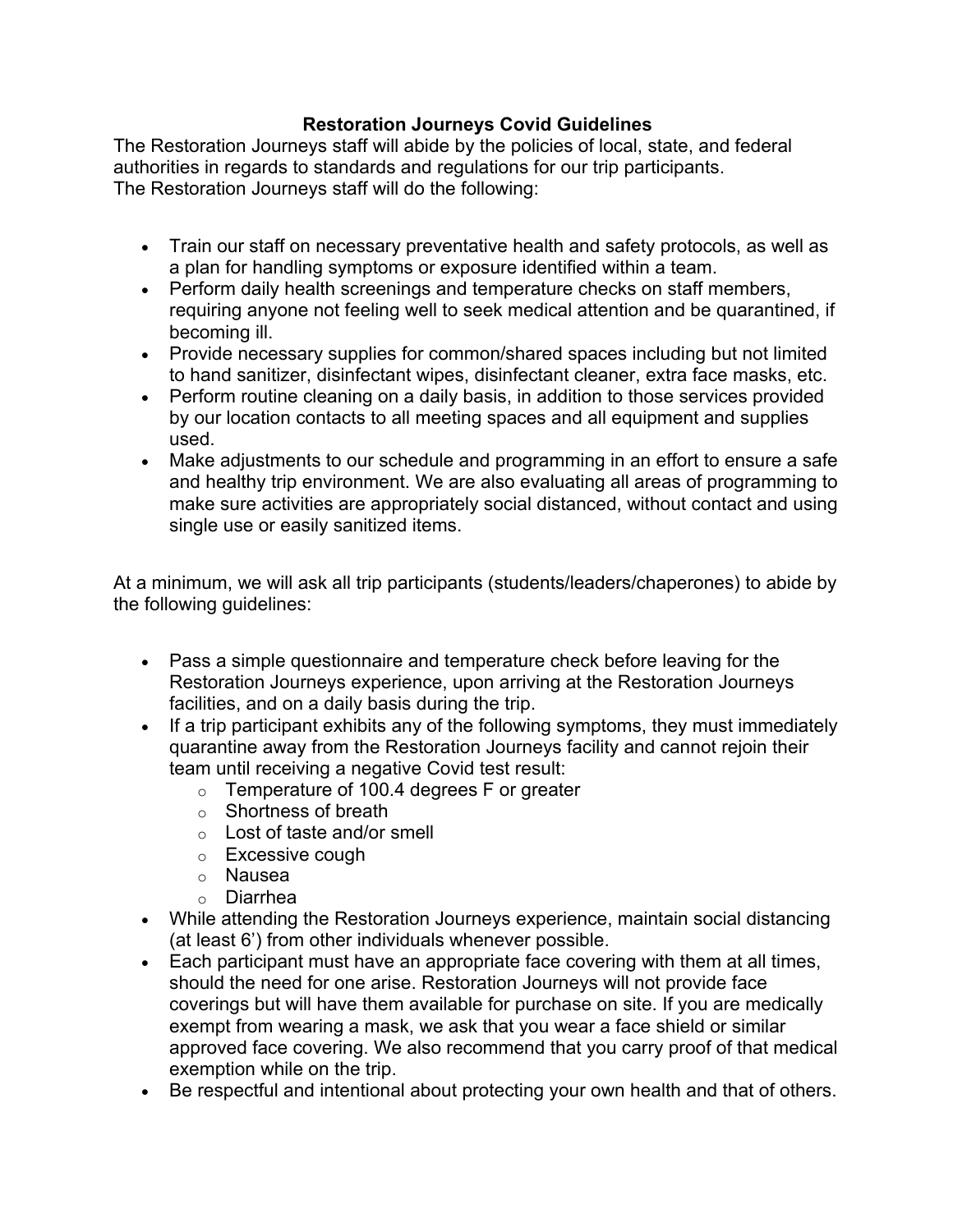- Engage in enhanced hygiene practices such as regular hand washing and use of hand sanitizer.
- Comply with staff member instructions and requests related to the expectations above.

*Disclaimer: The above guidelines are subject to change. Our goal is to provide regular COVID updates, so be sure to check back on a regular basis.*

To the extent any portion of this Agreement is deemed invalid or in violation of public policy or law, by final decision of a court of competent jurisdiction, the remainder of the Agreement shall remain in full force and effect.

| <b>Volunteer Name Printed</b><br><b>Date</b> |  |
|----------------------------------------------|--|
|----------------------------------------------|--|

 $\mathcal{L}_\text{max} = \frac{1}{2} \sum_{i=1}^{n} \frac{1}{2} \sum_{i=1}^{n} \frac{1}{2} \sum_{i=1}^{n} \frac{1}{2} \sum_{i=1}^{n} \frac{1}{2} \sum_{i=1}^{n} \frac{1}{2} \sum_{i=1}^{n} \frac{1}{2} \sum_{i=1}^{n} \frac{1}{2} \sum_{i=1}^{n} \frac{1}{2} \sum_{i=1}^{n} \frac{1}{2} \sum_{i=1}^{n} \frac{1}{2} \sum_{i=1}^{n} \frac{1}{2} \sum_{i=1}^{n} \frac{1$ 

 $\mathcal{L}_\text{max}$  , and the contribution of the contribution of the contribution of the contribution of the contribution of the contribution of the contribution of the contribution of the contribution of the contribution of t **Volunteer Signature (Parent Signature if under 18)**

#### **Church Name, City, & State**

**\*\*\*Notarization & guardian signature required if participant is under 18 years of age\*\*\***

Be it known, that on this day of the month of

20\_\_\_\_\_\_\_, before me, the undersigned authority, personally appeared who proved to me on the basis of satisfactory evidence to be the person(s) whose name(s) is/are subscribed to the foregoing document and who signed said document before me, and who acknowledged in my presence that he/she/they signed the above and foregoing document as his/her/their own free act and deed and for the uses and purposes therein set forth and apparent. I certify under PENALTY OF PERJURY under the laws of the state that the foregoing paragraph is true and correct. WITNESS my hand and official seal.

 $\overline{\phantom{a}}$  , and the set of the set of the set of the set of the set of the set of the set of the set of the set of the set of the set of the set of the set of the set of the set of the set of the set of the set of the s  **Notary Public**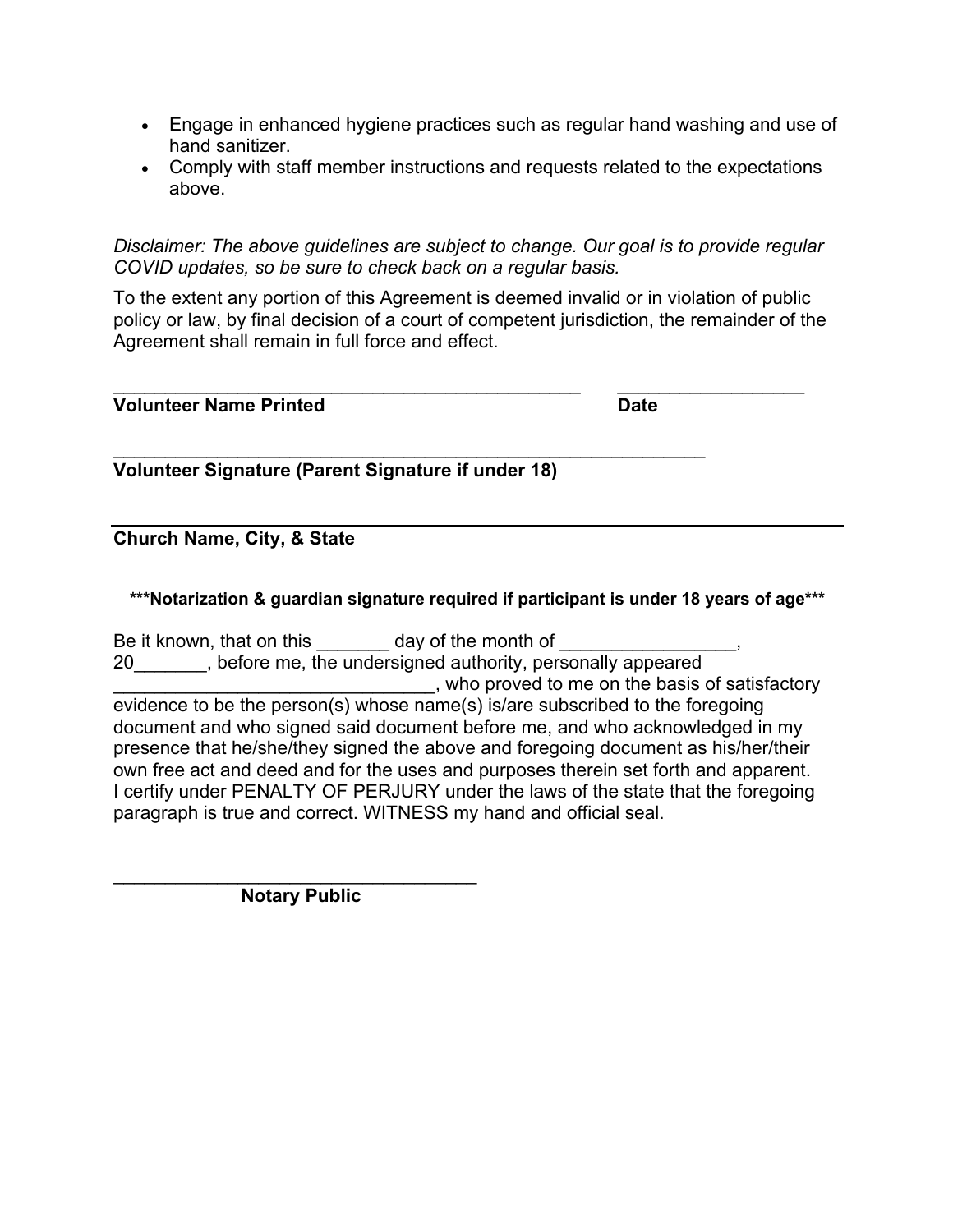#### **Restoration Journeys Team Policies Updated 5/18/2021**

#### **Background Checks**

- Each Restoration Journeys (RJ) group must provide written documentation that each team member 18 years of age or older has been screened and approved through the sending church/organization's child protection program and have verification of such screening.
- The group leader must also sign the RJ-provided Child Protection Program form, certifying that this screening has been done. These signed forms will be sent to the RJ staff prior to the group's arrival or presented upon arrival.
- The group leader must also bring copies of the completed background checks with him or her when coming on a Restoration Journeys trip. The RJ staff will not keep these copies, but they must have access to the copies for licensing requirements by the state of Louisiana.

#### **Chaperone Requirements**

- If a group includes both male and female minors, both male and female chaperones (age 18 and above and at least one year removed from high school) must be present on the trip.
- Groups should have at least one adult leader for every six minors.
- Female chaperones will stay in the designated female dorm space with female trip participants, and male chaperones will stay in the designated male dorm space with male trip participants.
- While attending a Restoration Journeys trip, a chaperone will not be alone with a minor behind closed doors or in a vehicle. If a private conversation, prayer time, discipleship, etc. is necessary, do so in a visible place.

#### **Housing Code of Conduct**

- Groups must stagger their shower schedule, setting a specific time for males to shower and then setting a different time for females to shower. When shower space is in use, the shower door window will remain covered.
- Trip participants of the opposite sex shall not be in bathroom, shower, or dorm space together.
- No phones or cameras of any kind are allowed in the shower area.
- Trip participants should be fully clothed when outside of their specific dorm room, absolutely no exceptions.
- On Sundays, dorm, shower, and upstairs bathroom space is off limits to RJ teams from 9:15am to 12:15pm because of church activities and worship.
- A private residence exists between the dorm rooms. The resident is a caretaker for Canal Street Church building and grounds. The resident uses the shower and bathroom spaces that RJ teams use. The resident is not permitted in the RJ team dorm rooms, and no RJ team member is permitted in the resident's room. The resident will be aware of the RJ team's shower schedule to prevent overlap. There will be a sign notifying RJ teams if the shower is in use by resident. Please show respect to the resident by not using the shower space when that sign is in place.
- When leaving dorm rooms, groups should lock the dorm room doors.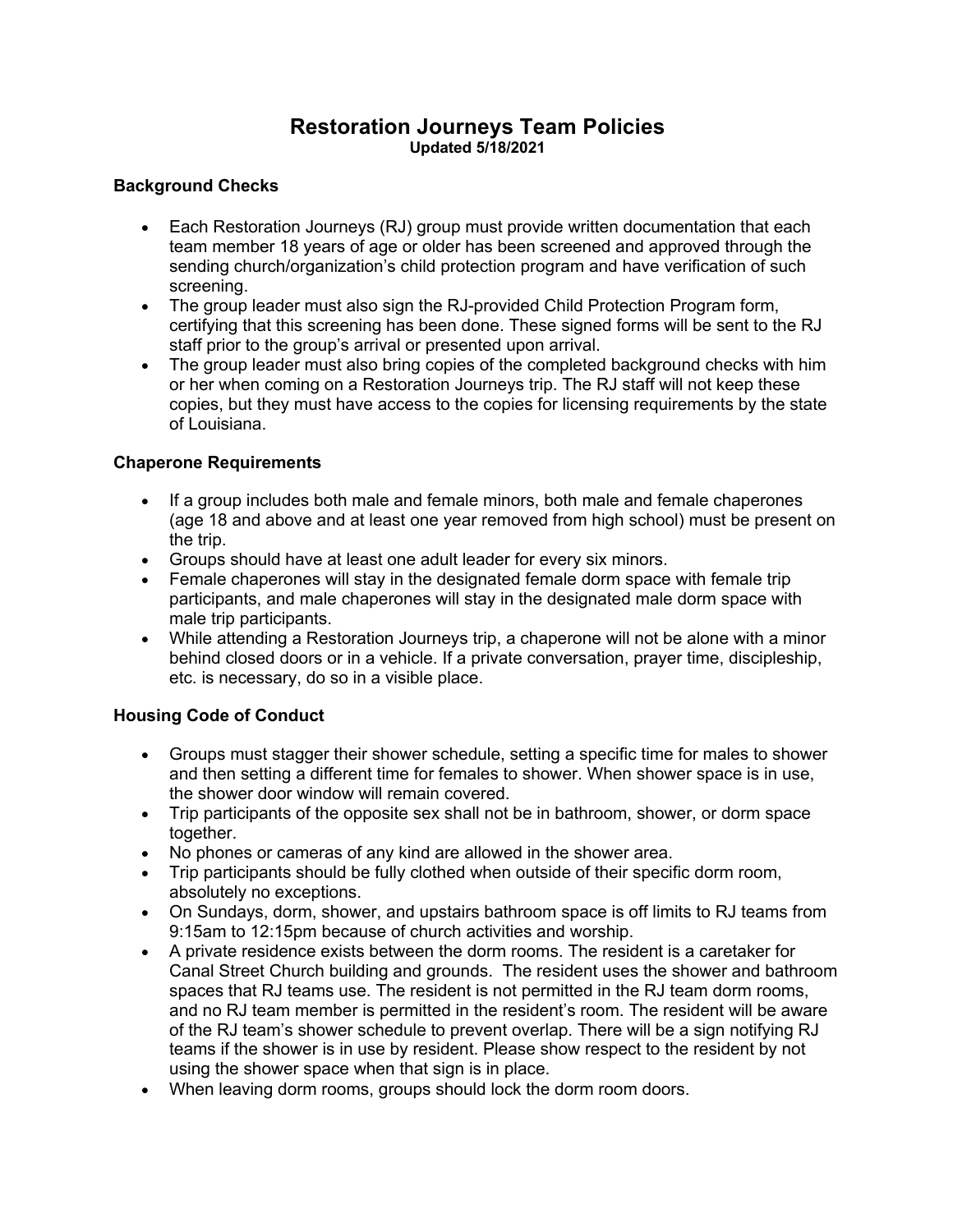#### *RESTORATION JOURNEYS, THE RESTORATION INITIATIVE, AND MOSAIC COMMUNITY CHURCHES AND THEIR ENTITIES ARE NOT RESPONSIBLE FOR LOST OR STOLEN GOODS.*

#### **Canal Street Church Property Code of Conduct**

- RJ team participants should treat the Canal Street Church property with respect. This includes cleaning up after meals, keeping dorm spaces, showers, and bathrooms neat and orderly, and not causing physical damage to the property.
- RJ team members may not be present in the hallways or classrooms of the Mid-City Early Learning Center during daycare hours (weekdays, 7:30am-5:30pm). Any disregard for this rule may result in immediate expulsion without reimbursement.
- When entering the building, RJ groups should use their provided keycard to enter through the door at the Education Entrance. If a group needs to access the Fellowship Hall, Parlor, or Kitchen, they should use the Education Entrance staircase, go through the dorm area and Gym, and down the Gym staircase to access those areas.
- Exterior doors and interior metal doors **should not** be propped open at any point.
- Minors (children under the age of 18) are not allowed in the kitchen unless accompanied by an adult.

#### **Interaction with Children**

Our RJ teams are expected to adhere to the following rules when interacting with minors, both those within their team and those they interact with otherwise:

*Photos, Video, Social Media*

- RJ teams are allowed to take photos and videos of their own team members and post on social media at the discretion of the RJ group leaders.
- Group leaders may take wide-angle photos and video of RJ team members interacting with children, but close-up and/or individual photos or videos should not be taken. Many of the children in our programs are part of the foster care system and cannot be photographed or videoed for their safety.
- RJ team members should not take photos and/or videos of or with children they are serving.
- The RJ staff will take photos and video throughout the trip, and they can supply groups with appropriate material at the end of the trip if the group requests.

#### *Physical Touch*

#### *As a Restoration Journeys team, we want to be mindful of the individuals with whom we are working. Each person has a different background, story, and sensory sensitivities of which we need to be respectful. This also applies to the minors within a Restoration Journeys team.*

- Appropriate physical touch is healthy. However, there is obvious danger with inappropriate touch or affection either intentionally or inadvertently in a ministry to children and youth.
- Physical contact with children should be age, developmentally, and culturally appropriate. Be aware of and sensitive to differences in sexual development, cultural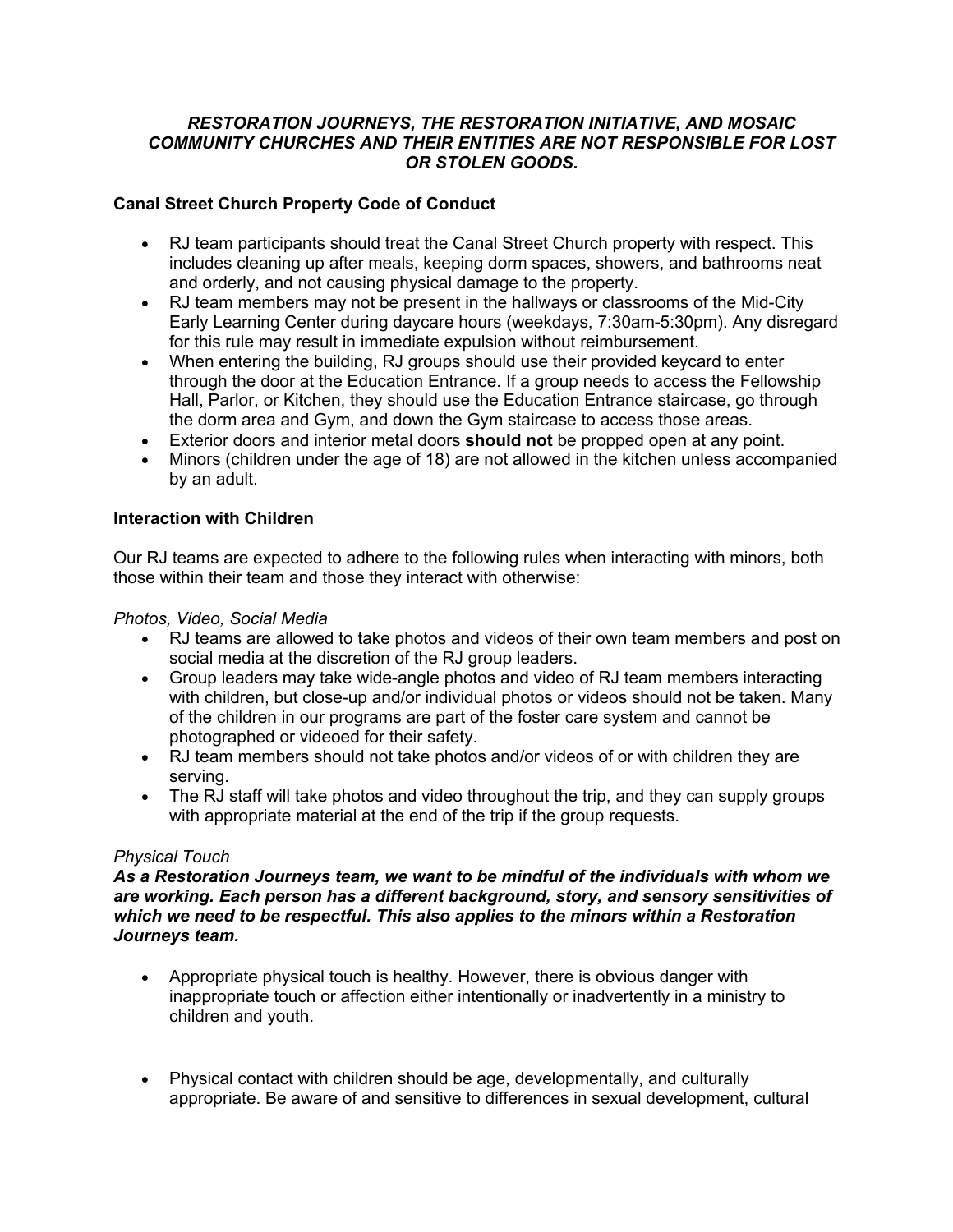differences, family backgrounds, individual personalities, and special needs. The following guidelines are to be promoted for pure, genuine, and positive, displays of God's love:

- o ALL physical affection needs to be in the presence of other workers.
- $\circ$  Physical touch or affection should be brief in nature, and never on a child's private parts.
- $\circ$  Preteen and older girls should be hugged from the side.
- $\circ$  Kids on laps should be sitting on legs, not straddled over adult private areas.
- $\circ$  When approached by a child physically, do not reject the child, but guide their affection to an appropriate contact. Hugs are easily shifted, as are misplaced hands. When a child touches an adult in an inappropriate way unintentionally, no reference to is should be made to the child. Simply redirect the hand or body. If intentional, simply correct with the same tone as any other correction and then move on. Do not make a big issue of it.

#### *Please note that the staff members of Restoration Journeys, The Restoration Initiative, and Canal Street Church are mandatory reporters, and as such, they are legally required to ensure a report is made when abuse of children, the disabled, or the elderly is observed or suspected. Should a report need to be made, the RJ team leader will also be notified.*

I have fully read the Restoration Journeys Trip Policies. I understand that should anyone in my group not adhere to any of these policies, that person or the entire group may be subject to expulsion without refund of trip costs.

Group Leader Signature **Date** 

 $\_$ 

\_\_\_\_\_\_\_\_\_\_\_\_\_\_\_\_\_\_\_\_\_\_\_\_\_\_\_\_\_\_\_\_\_\_\_\_\_\_\_\_\_\_\_\_\_ \_\_\_\_\_\_\_\_\_\_\_\_\_\_\_\_\_\_\_\_\_\_

Printed Name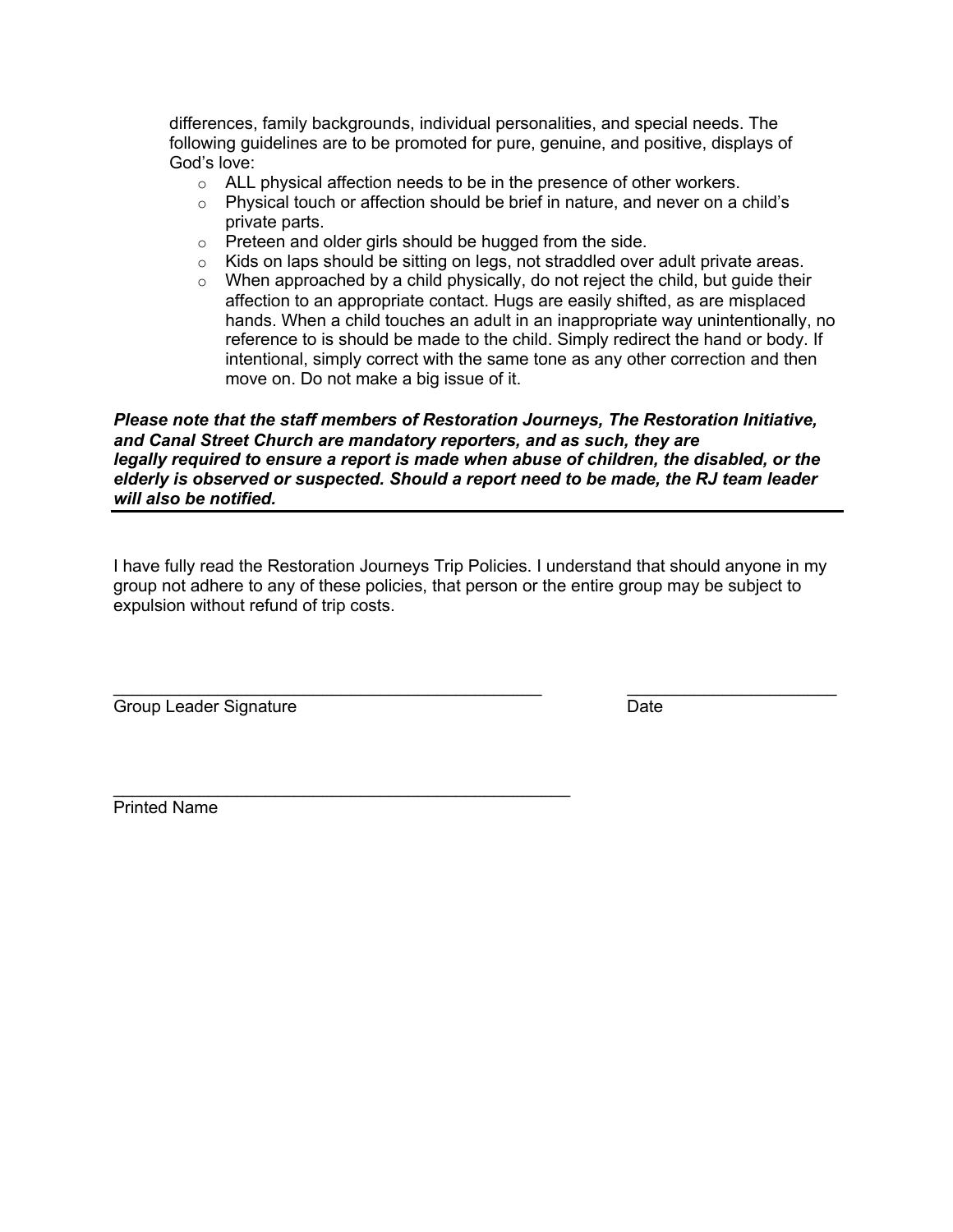# **CHILD PROTECTION PROGRAM**

Restoration Initiative and Mosaic Community Churches are committed to providing a safe and secure environment for all children and youth that may participate in our programs. All churches/organizations that bring children, youth and adults to work in our Restoration Journeys program are expected to have a proper and adequate child protection program in place and in use for screening and protection against child abuse. All adult chaperones, leaders and participants 18 years and older must have been screened and approved through your church/organization's child protection program and have verification of such screening. This screening should include, but is not limited to, performing a background check on each trip team member who is at least 18 years old. By signing this document, you are certifying the following:

- That your church/organization has an ongoing child protection program in place for screening and protecting against child abuse and that the program is being enforced
- That you have performed a background check on each trip member who is at least 18 years old
- That you have thoroughly read through the Restoration Journeys Team Policies.

**Please make sure the group leader brings copies of background checks with them. We will not keep copies but must have them accessible for Licensing requirements by the State of Louisiana.**

Group Leader Signature Date

 $\mathcal{L}_\text{max}$  , and the contract of the contract of the contract of the contract of the contract of the contract of the contract of the contract of the contract of the contract of the contract of the contract of the contr

 $\mathcal{L}_\text{max}$  , and the set of the set of the set of the set of the set of the set of the set of the set of the set of the set of the set of the set of the set of the set of the set of the set of the set of the set of the Name of: Organization, Church, Group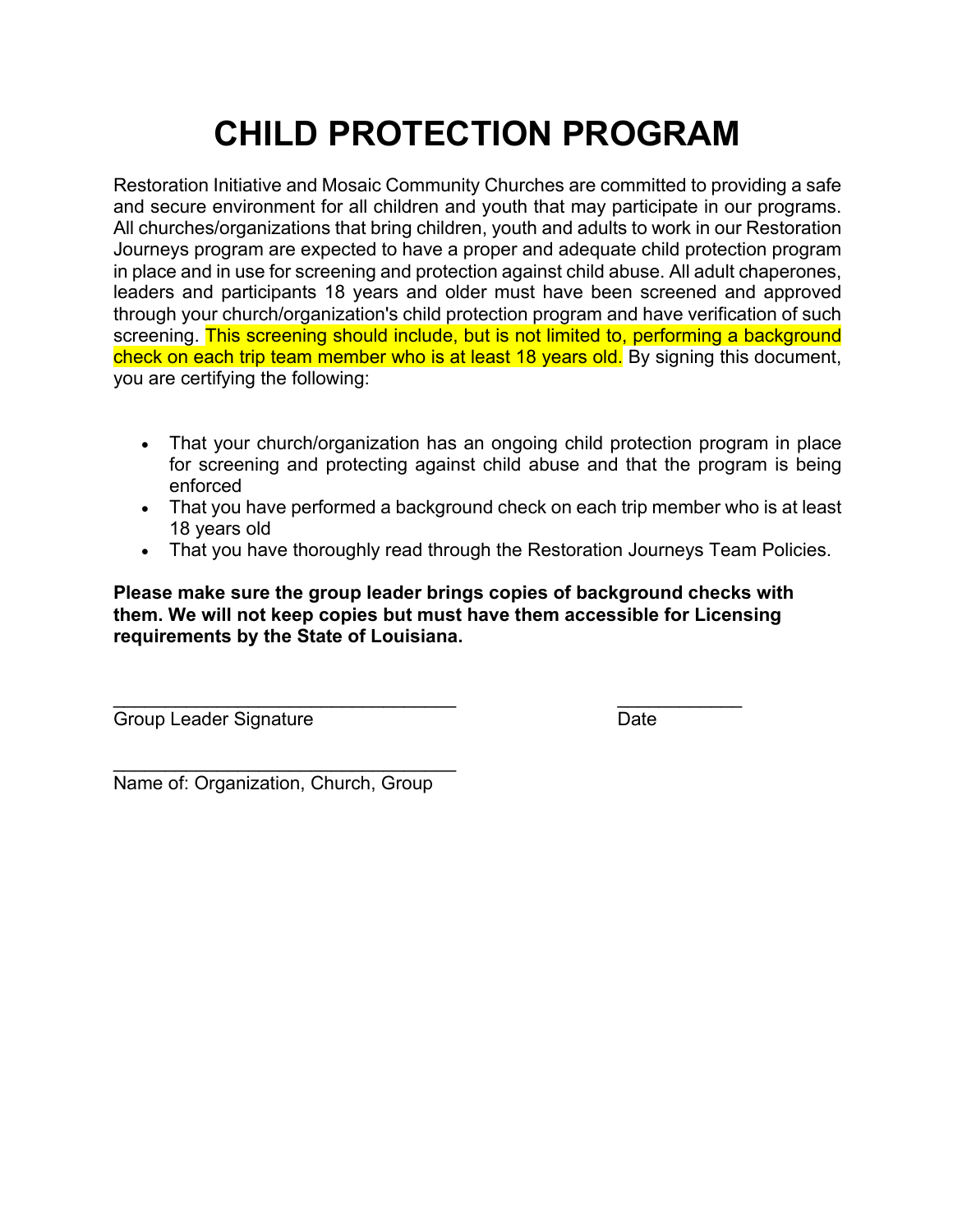## **ALLERGY/SPECIAL MEAL REQUEST INFO**

This information is NOT required for each participant. This sheet should only be completed for each participant who has severe allergies (i.e. latex) and/or special dietary needs. Please note that completing this card does not guarantee that we will be able to accommodate extremely limiting food allergies or diet requests. We will notify the participant/participant's parent/guardian if we are unable to honor the request.

| AGE:______________                                                                      |  |  |  |
|-----------------------------------------------------------------------------------------|--|--|--|
| <b>PARTICIPANT PHONE</b> (only if participant is 18 or older): _______________________  |  |  |  |
| <b>PARENT/GUARDIAN NAME</b> (if participant is under 18): ____________________________  |  |  |  |
| PARENT/GUARDIAN PHONE (if participant is under 18): ____________________________        |  |  |  |
| Please provide a specific description of what special food provisions are needed. Also, |  |  |  |

please list allergies (food or otherwise) if applicable: